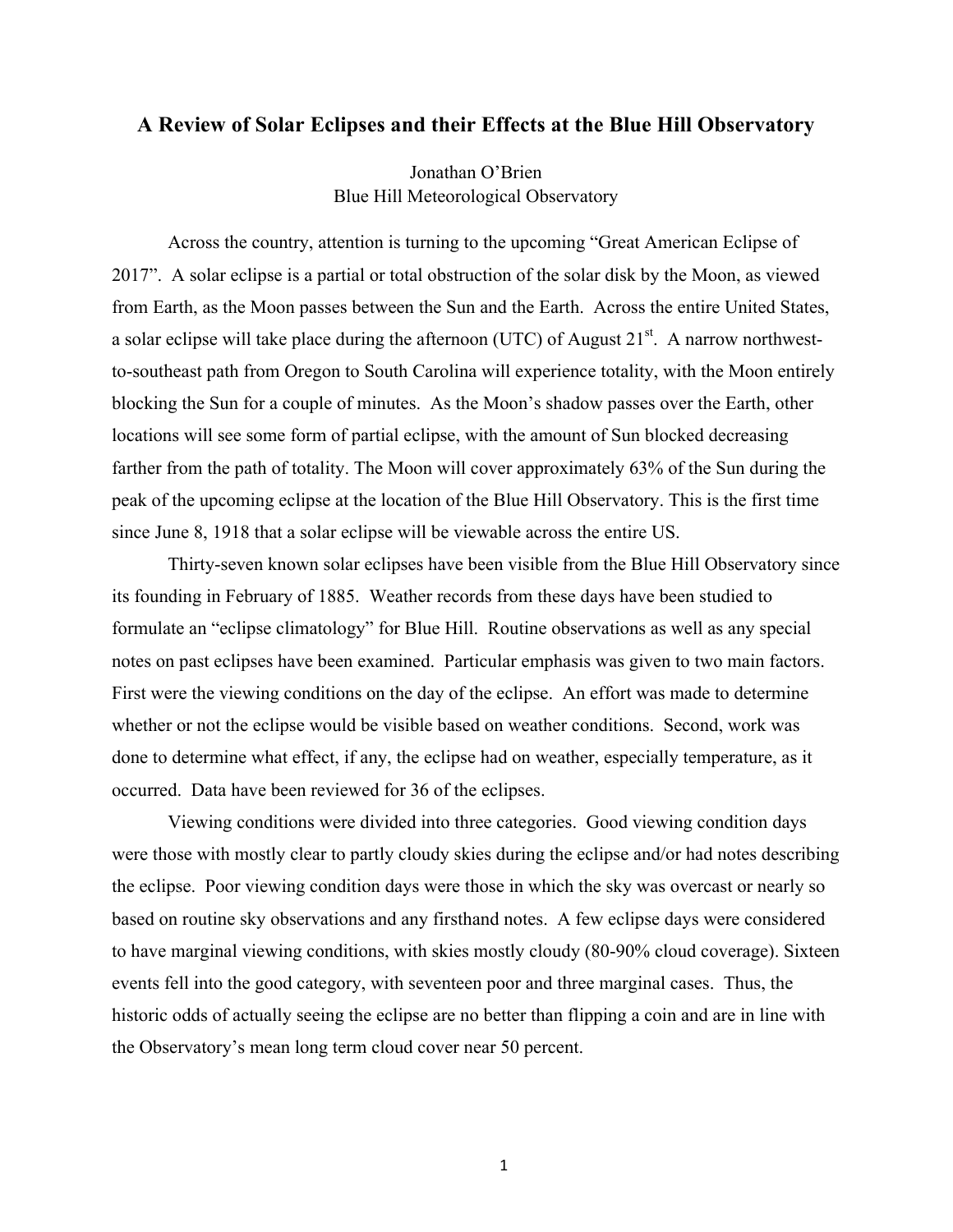| Date       | <b>Summary</b>                                                                                       |
|------------|------------------------------------------------------------------------------------------------------|
| 5/28/1900  | Despite poor viewing conditions with only one glimpse of the Sun observed,                           |
|            | detailed observations were made during this event, and a temperature drop of 1.5                     |
|            | degrees was attributed to the eclipse. Many detailed meteorological observations                     |
|            | were made during this eclipse of near 90% coverage at Blue Hill.                                     |
| 3/7/1970   | A near total eclipse (97% coverage) occurred in the mid-afternoon, peaking                           |
|            | around 2-3PM local time. Viewing conditions were good. The temperature fell                          |
|            | from $43^{\circ}$ to at least $41^{\circ}$ during the peak of the eclipse, before rebounding back to |
|            | $43^{\circ}$ afterwards.                                                                             |
| 7/10/1972  | An eclipse of 86% coverage occurred with similar timing to 3/7/1970 as well as                       |
|            | good viewing conditions. The temperature fell from 77 at 2PM to 70 at 4PM,                           |
|            | likely due at least in part to the eclipse.                                                          |
| 5/10/1994  | An eclipse with 88% coverage peaking from 1-2PM caused the temperature to                            |
|            | fall eight degrees at peak, the largest drop found which could be attributed to an                   |
|            | eclipse.                                                                                             |
| 12/25/2000 | Another early afternoon eclipse occurred on this day, with coverage near 60%.                        |
|            | The temperature fell from $18^{\circ}$ to $17^{\circ}$ during the peak of the event despite clear    |
|            | skies. This may have been partly due to the eclipse, but a correlation from this                     |
|            | event is harder to make due to the weakness of the Sun in late December.                             |
|            |                                                                                                      |

**Table 1**: Eclipses that have measurably affected the temperature at Blue Hill Observatory.

Only one total eclipse has occurred at Blue Hill since its founding. This was a "sunrise" total eclipse on October 2, 1959, with the path of totality beginning right over the Boston area. However, viewing of this eclipse was impossible due to rain. An eclipse on January 24, 1925 was very nearly a total eclipse, with around 99% coverage, and this one was visible although no specific notes about it have been found. Other eclipses with coverage around 90% or better occurred on May 28, 1900, August 31, 1932, July 20, 1963, March 7, 1970, May 30, 1984, and May 10, 1994. Good viewing conditions existed for three of these six, with the others poor.

It was noted that eclipses have historically occurred on cool days, even in the summer. The warmest day at Blue Hill to feature a solar eclipse was July 9, 1945, which had a high of 83° after a morning partial eclipse of around 60% coverage. The coldest eclipse was the near total eclipse of January 24, 1925, which had a morning low of -5°, with the eclipse occurring during the mid-morning while the temperature was still near zero. A few eclipse days with other noteworthy weather events were found, all of which fell into the poor viewing category. A partial eclipse with only about 25% coverage on July 29, 1897 was obscured on a day which set a still standing record low maximum temperature for the date of 62°. A partial eclipse with around 40% coverage on February 3, 1916 was blocked by the tail end of a two-day snowstorm